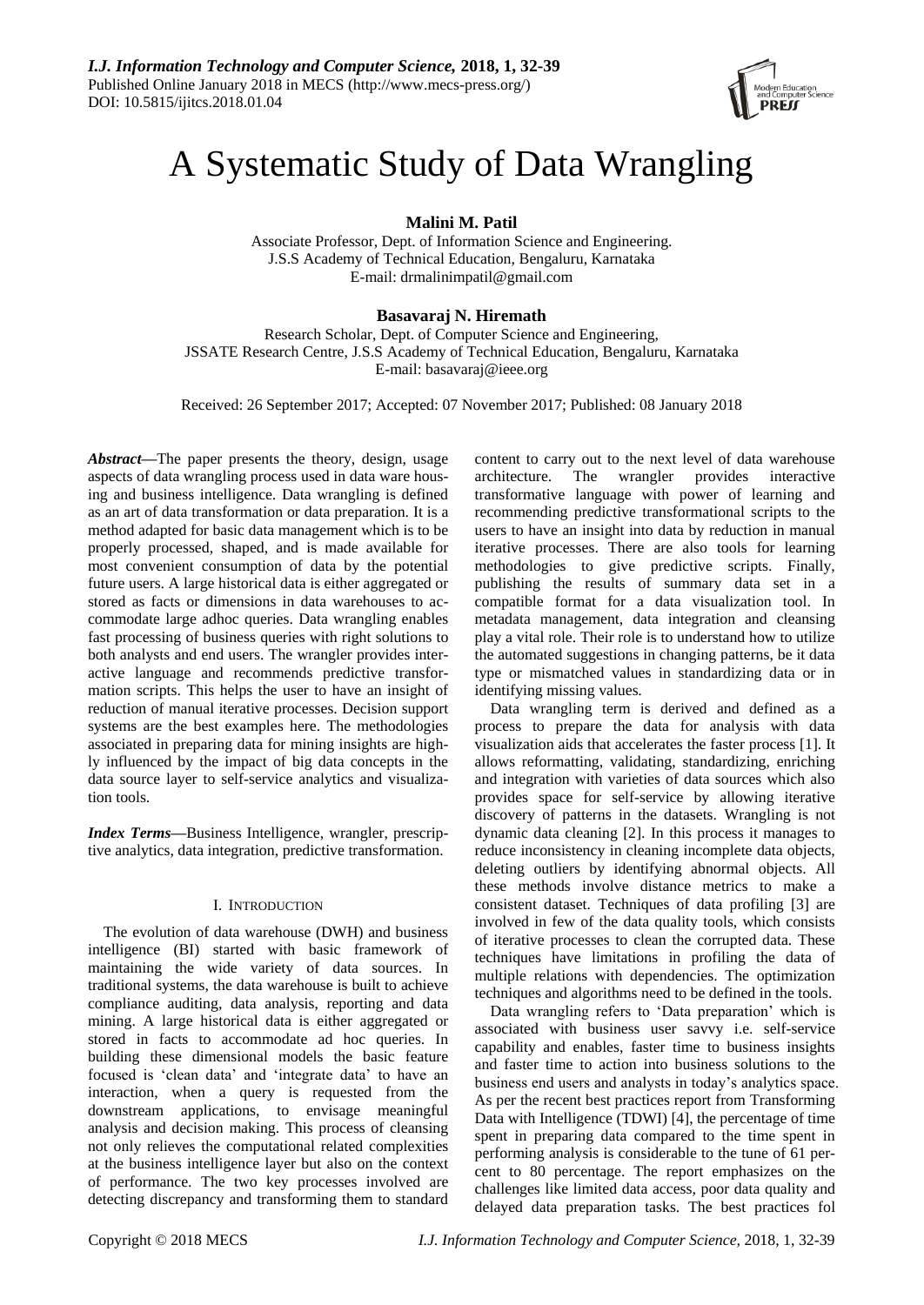lowed are as follows:

1. Evolve as an independent entity without the involvement of information technology experts, as it's not efficient and time consuming.

2. Data preparation should involve all types of corporate data sets like data warehouses/data lakes, BI data, log data, web data and historical data in documents and reports.

3. To create a hub of data community which eases collaboration for individuals and organization, more informed as agile and productive.

The advent of more statistical and analytical methods to arrive at a decision-making solution of business needs, prompted the use of intensive tools and graphical user interface based reports. This advancement paved the way for in-memory and "data visualization" tools in the industry, like Qlik Sense, Tableau, SiSense, and SAS. But their growth was very fast and limited to "BI reporting area". On the other hand, managing data quality, integration of multiple data sources in the upstream side of data warehouse was inevitable. Because of the generous sized data, as described by authors [5], a framework of bigdata ecosystem has emerged to cater the challenges posed by five dimensions of big data viz., volume, velocity, veracity, value and variety. The trend has triggered growth in technology to move towards, designing of self-service, high throughput systems with reduction in deployment duration in all units of building end to end solution ecosystem. The data preparation layer which focuses on "WRANGLING" of data by data wrangler tools, A data management processes to increase the quality and completeness of overall data, to keep as simple and flexible as possible. The features of data wrangler tools involve natural language based suggestive scripts, transformation predictions, reuse of history scripts, formatting, data lineage and quality, profiling and cleaning of data. The Big data stack includes the following processes to be applied for data [6], data platforms integration, data preparation, analytics, advanced analytics.

In all these activities data preparation consumes more time and effort when compared to other tasks. So, the data preparation work requires self-service tools for data transformation. The basic process of building and working with the data warehouse is managed by extract, transform and loading (ETL) tools. They have focused on primary tasks of removing inconsistencies and errors of data termed as data cleansing [7] in decision support systems. Authors specify need of "potters wheel" approach on cleansing processes in parallel with detecting discrepancy and transforming them to an optimized program in [8].

# II. RELATED WORK

Wrangle the data into a dataset that provides meaningful insights to carryout cleansing process, it requires writing codes in idiosyncratic characters in languages of Perl, R and editing manually with tools like MS-Excel [9]. There are processes, that user might use iterative framework to cleanse the data at all stages like analysis in visualization layer and on downstream side. The understanding of sources of data problems can give us the level of quality of data for example sensor data which is collected has automated edits in a standard format, whereas manually edited data can give relatively higher errors which follows different formats.

In the later years, many research works are carried out in developing query and transformational languages. The authors [10] suggests to focus future of research should be on data source formats, split transforms, complex transforms and format transforms which extracts semi automatically restricted text documents. The research works continued along with advancement in structure and architecture of functioning of ETL tools. These structures helped in building warehousing for data mining [11]. The team of authors [12] from Berkeley and Stanford university made a breakthrough work in discovering the methodology and processes of wrangler, an interactive visual specification of data transformation scripts by embedding learning algorithms and self-service recommending scripts which aid validation of data i.e. created by automatic inference of relevant transforms. According to description of data transformation in [13], specify exploratory way of data cleansing and mining which evolved into interesting statistical results. The results were published in economic education commission report, as this leads to statutory regulations of any organization in Europe. The authors [14] provide an insight of specification for cleansing data for large databases. In publication [15], authors stipulated the need of intelligently creating and recommending rules for reformatting. The algorithm automatically generates reformatting rules. This deals with expert system called "tope" that can recognize and reformat. The concepts of Stanford team [7] became a visualized tool and it is patented for future development of enterprise level, scalable and commercial tools The paper discusses about the overview of evolution of data integrator and data preparation tools used in the process of data wrangling. A broad description of what strategy is made to evolve from basic data cleansing tools to automation and selfservice methods in data warehousing and business intelligence space is discussed. To understand this the desktop version of Trifacta software, the global leader in wrangling technology is used as an example [16]. The tool creates a unique experience and partnership with user and machine. A data flow is also shown with a case study of a sample insurance data, in the later part of the paper. The design and usage of data wrangling has been dealt in this paper. The paper is organized as, in section III, detailed and the latest wrangling processes are defined which made Datawarehousing space to identify selfservice methods to be carried out by Business analysts, in order to understand how their own data gives insights to be derived from this dataset. The section III A, illustrates a case study for data wrangling process with a sample dataset followed with conclusions.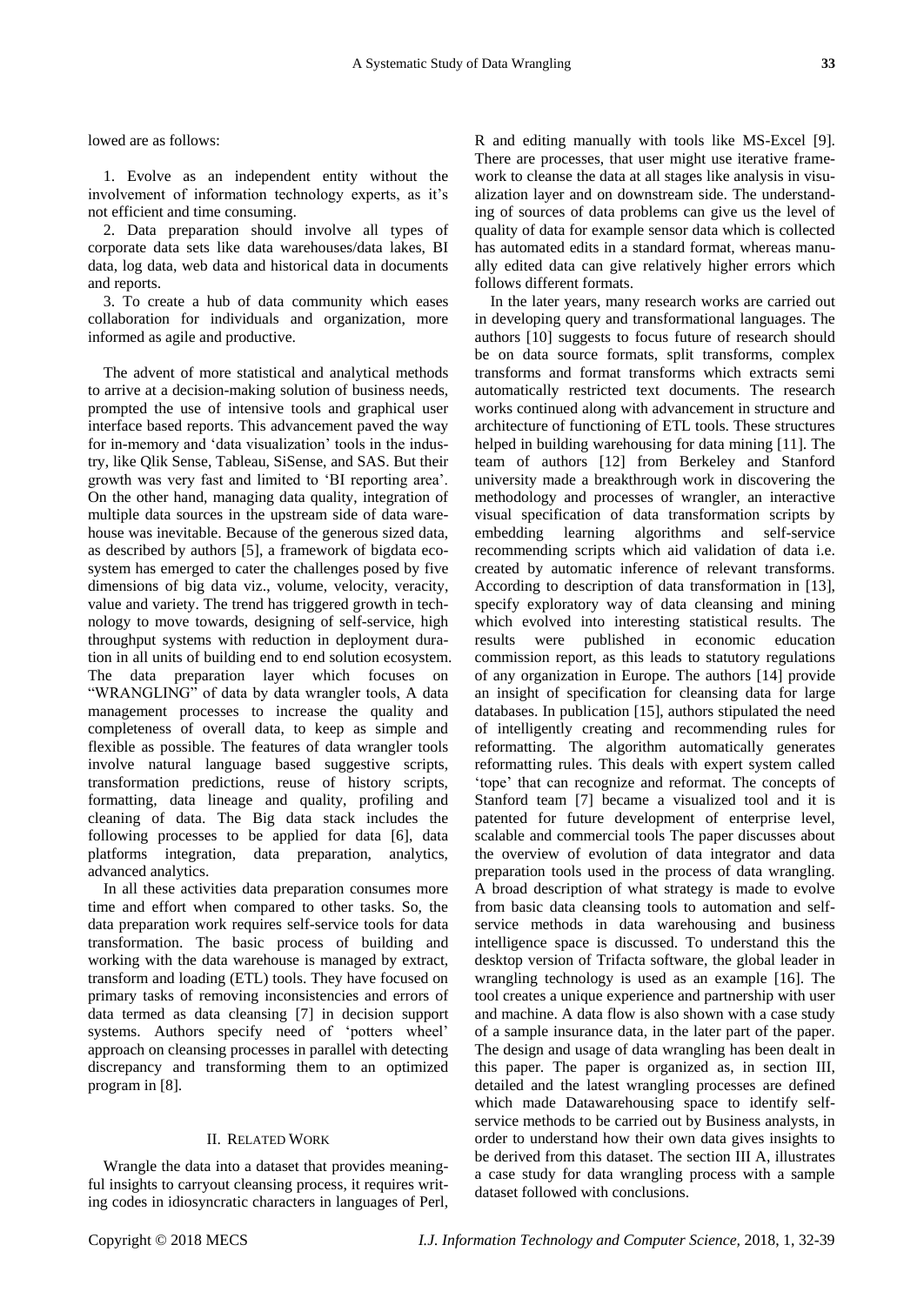#### *A. Overview of Data Wrangling Process*

For building and designing different DWH and BI roadmap for any business domain the following factors are followed. namely,

- Advances in technology landscape
- Performance of complete process
- Cost of resources
- Ease of design and deployment
- Complexity of data and business needs
- Challenges in Integration and data visualization. Rapid development of Data Analytics solution
- frameworks



Fig.1. Data Flow diagram for data preparation

This trend has fuelled the fast growth of ETL process of enterprise [8] or data integration tools i.e. building the methodologies, processing frameworks and layers of data storages. In the process of evolution of transformation rules, for a specific raw data, various data profiling and data quality tools are plugged in. In handling, various data sources to build an enterprise data warehouse relationship, a "Data Integrator" tool is used which forms the main framework of ETL tools. At the other end, the robust reporting tools, the front end of DWH, built on the downstream of ETL framework also transformed to cater both canned and real-time reports under the umbrella of business intelligence, which helps in decision making. Fig. 1., is a typical data flow which needs to be carried out for preparing data, subjected to exploratory analytics. In this data flow, the discussion on big data is carried out in two cases one, cluster with Hadoop platform and other with multiple application and multi structured

environment called as "data lake". In both the cases the data preparation happens with data wrangling tools which has all the transformation language features. The data obtained from data lake platform has lot of challenging transformations i.e. not only reshaping or resizing but data governance tasks [17] which is like "Governance on need" [6] and the schema of the data is "Schema on read" which is beyond the predefined silos structure. This situation demands self-service tasks in transformations beyond IT driven tasks. So, on hand prescriptive scripts, visual and interactive data profiling methods, supports guided data wrangling tasks steps to reshape and load for the consumption of exploratory analytics. The analysis of evolution of enterprise analytics is shown in Fig. 2. Earlier, business intelligence was giving solutions for business analysis, now predictive and prescriptive analytics guides and influence the business for "what happens' scenarios. These principles guide the data management decisions about the data formats and data interpretation, data presentation and documentation. Some of the Jargons associated are 'Data munging' and 'Janitor works'.

The purpose and usage of Data Lake will not yield results as expected unless the information processing is fast and the underlying data governance is built with a well-structured form. The business analysis team could not deal with data stored in Hadoop systems and they could not patch with techno functional communication to get what business team wants to accomplish as most of the data is behind the frame, built and designed by IT team. These situations end in the need of self-service data preparation processes.



Fig.2. Evolution of Enterprise Analytics

The self-service tool will help to identify typical transformation data patterns in "easy to view visualize forms. Four years back there were few frameworks with open source tools released as a data quality tools to execute by IT teams. For example, TALEND DQ is emerged as an open source tool for building solutions to analyze and design transformations by IT teams, but they lack automation scripts and predictions for probable transformations. on the other side, advancement of learning algorithms and pattern classifications, fuzzy algorithms helped to design transformational language for enterprise level solution providers. The complexity of data size for identifying business analytical solutions is one of the important challenges of five dimensions of big data.

The authors [18] have the opinion that, wrangling is an opportunity and a problem with context to big data. The unstructured form of big data makes the approaches of manual ETL processes a problem. If the methods and techniques of wrangling becomes cost effective, the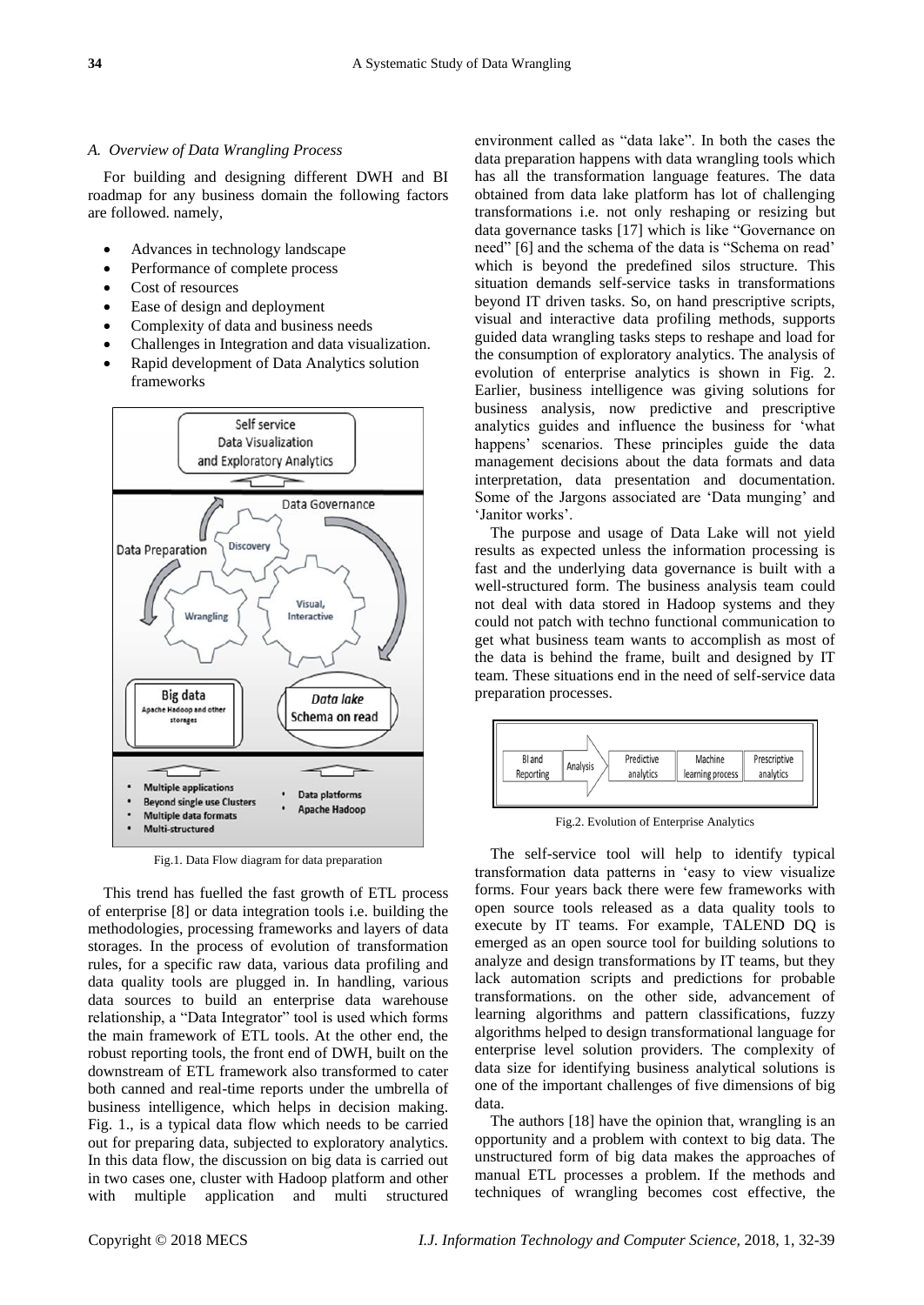impractical tasks are made practical. Therefore, the traditional ETL tools, struggled to support for the analytical requirements and adopted the processes by framing tightly governed mappings and released as builds, with a considerable usage of BI and DWH methodologies. The data wrangling solutions were delivered fast by processing the "raw" data into the datasets required for analytical solutions. Traditionally the ETL technologies and data wrangling solutions are data preparation tools. but for gearing up any analytics initiatives they require cross functional and spanning various business verticals of organizations.

There is a need of analysis of data at the beginning, which ETL tools lacks, this can be facilitated by wrangling processes. The combination of visualization, pattern classification of data using algorithms of learning and the interaction of analysts makes process easy and faster, which will be self-serviced data preparation methods. This transformation language is [19] built with visualization interfaces to display profile and to interact with user by recommending predictive transformation for the specific data in wrangling processes. Earlier the programming [11] was used for automating transformations. It's difficult to program the scripts for complex transformations using a programming language, spread sheets and schema mapping jobs. So, an outcome of research was design of a transformation language, the following basic transformations were considered in this regard.

Sizing: Data type and length of data value matters a lot in cleansing, rounding, truncate the integer and text values respectively.

Reshape: The data to consider different shapes like pivot/un-pivot makes rows and columns to have relevant grid frame.

Look up: To enrich data with more information like addition of attributes from different data sources provided Key ID present.

Joins: Use of joins helps to join two different datasets with join keys.

Semantics: To create semantic mapping of meanings and relationships with a learning tools.

Map positional transforms: To enrich with time and geographical reference maps for the available a data.

Aggregations and sorting: The aggregations (count, mean, max, list, min etc.) by group of attributes to facilitate drill down feature and sorting on specific ranking for attribute values.

These transformation activities can be done by framework of architecture which includes connectivity to all the data sources of all sizes of data. This process supports task of metadata management as it is more effective for enrichment of data. An embedded knowledge learning system i.e. using machine learning algorithms are built to give user, a data lineage and matching data sets. The algorithm efficiently identifies categories of attributes like geospatial [20]. A frame of transformational language in Fig. 3. depicts sample script) is used by few wrangling tools which uses their own enterprise level "wrangling languages" [15] like Refine tool uses Google refine expression language [14]. This framework must have an in-built structure to deal with data governance and security, whereas, ETL tool frames an extra module built in enterprise level. Though the current self-service BI tools give limitless visual analytics to showcase and understand data, but they are not managed to give us end to end data governance lineage among data sets. This enables expert users to perform expressive transformations with less difficulty and tedium. They can concentrate on analysis and not being bogged down in preparing data. The design is built to suggest transforms without programming. The wrangler language uses input data type as semantic role to reduce tasks arise out of execution and evaluation by providing natural language scripts and virtual transform previews [8].

split('data').on(NEWLINE).max\_splits(NO\_MAX) split('split').on(COMMA).max\_splits(NO\_MAX) columnName().row(0) delete(isEmpty()) extract('Year').on(/.\*/).after(/in /) columnName('extract').to('State') fill('State').method(COPY).direction(DOWN) delete('Year starts with "Reported") unfold('Year').above('Property\_crime\_rate')

Fig.3. Sample script of transformation language

#### *B. Tools for Data Wrangling*

The data wrangling technology is evolving at a very faster rate to prove and get placed as enterprise level industry standard software (self-service data preparation tool) [14] To quote few, clear story data, Trifacta, Tamr, Paxata and Google refine, other tools Global ID"s, IBM Data works, Informatica Springbok. These tools are basically used in industry for data transformation, data harmonization, data preparation, data integration, data refinery and data governance tools [15] Currently Trifacta and Paxata are the strong performer tools [16]. In some organizations, the deployment is done both with ETL solutions and Wrangling tools, as ETL solutions do primary data integration and load into enterprise data warehouse. From this system, the business users can experience data analysis by exploring wrangling solutions. Most of data wrangling tools uses predictive transformation scripts with underlying machine learning algorithms, visualizations methods and scalable data technologies, namely., Hadoop based infrastructure framed by Cloudera, Hortonworks and IBM. In earlier phase, most of the "traditional" enterprise ETL / BI tools were doing cleansing of structured data and semi structured data to fit in RDBMS (Relational database management system) frame. But the advent of big data challenged the growth of ETL tools to be reshaped with various add-ons as plugins into the existing framework. So, the enterprise ETL tools were reformed as individual bundled tools to carry out the specific purpose of action as per the industry needs. They are data quality, data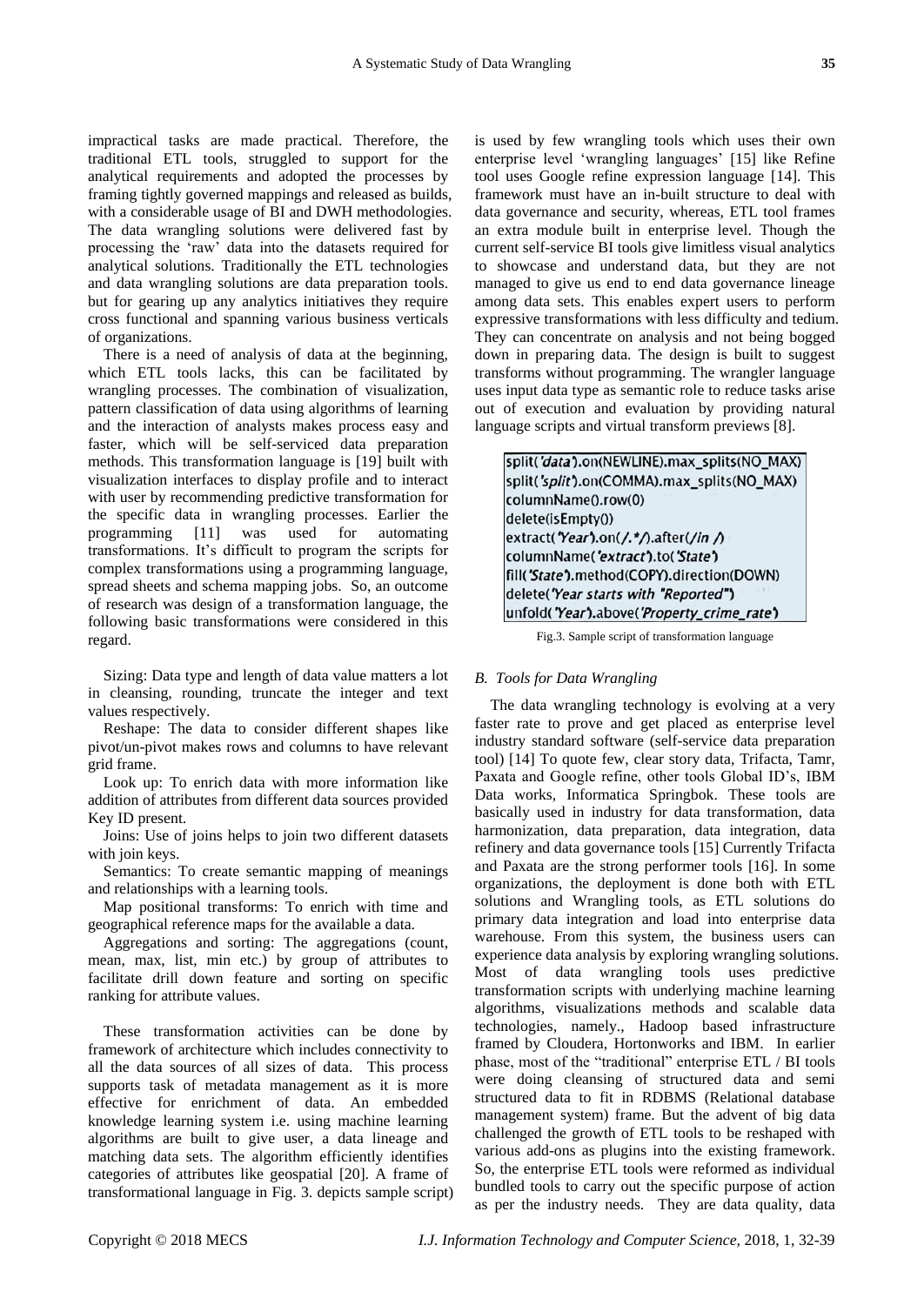integrator, big data plugins, cloud integrators. In parallel, the BI space, as discussed earlier, because of fast growth of data visualization and in-memory tools and their ease of use, they evolved into self-service BI tools to leverage purpose of saving ease of design and development i.e. lesser intervention of IT resources, more ease of use of domain expertise to be called as "self-service tools".

# III. DATA WRANGLING PROCESS USING TRIFACTA

This section presents the data wrangling process using the desktop version of Trifacta tool. The description of the dataset used for the wrangling process is also discussed.

A benchmark dataset is used to investigate the features of the wrangling tool is taken from catalog USA government dataset [21]. The data set is from insurance domain and is publicly available, which emphasizes economic growth by the USA federal forum on open data. This case study has three different files to be imported with scenarios of cleansing and standardizing [22]. The dataset has variations of data values with different data types like integer for policy number, date format for policy date, travel time in minutes, education profile in text and has a primary key to process any table joins. The dataset has the scope to enrich, merge, identify missing values, rounding to decimals and to visualize in the wrangling tool with perfect variations in attribute histogram. (Observed in Fig.4).

| 6.966 Categories | $0 - 4$  |                     |                    |              |
|------------------|----------|---------------------|--------------------|--------------|
|                  |          |                     |                    |              |
|                  |          |                     |                    |              |
|                  |          | Apr 1993 - Jul 1999 | $5 - 142$          | $5 - 142$    |
| 100058542        | $\theta$ | 03/17/1996          | 17.001814008217203 | 17           |
| 188893488        |          | 87/26/1993          | 17.986556848942933 | 18           |
| 100208113        | ø        | 86/86/1994          | 47.80726888306497  | 47           |
| 100237269        | ø        | 81/19/1999          | 31.24388927986286  | 31           |
| 10042968         |          | 05/18/1999          | 13.962434746771383 | 14           |
| 100737644        |          | 82/28/1996          | 45.70284448401337  | 46<br>9<br>6 |
| 10078597         |          | 85/88/1994          | 8.068475746215203  |              |
| 188318915        |          | 10/12/1997          | 6-381822584662484  |              |
| 188818915        |          | 88/23/1997          | 6.381022594662484  | 6 6          |
| 188818915        | ø        | 89/18/1997          | 6.381022504662484  |              |
|                  |          |                     |                    |              |

Fig.4. Visualization of distribution of each data attributes

An example of insurance company is considered to investigate the business insights of it. A sample data is selected to wrangle. This case study has three different files to be imported with scenarios of cleansing and standardizing [22]. They are main transaction file, enrich the data file with merged customer profile and the add on data from different branches. Trifacta enables the connectivity to various data sources. The data set is imported using drag and drop features available in Trifacta and saved as

a separate file. The data can be previewed to have a first look of attributes and to know the relevance after importing. The data analysis is done in grid view displayed each attribute, data type patterns, in order to give a clear data format quality tips as shown in Fig. 4.

The user can get a predictive transformation tips on the processed data values for standardization, cleaning and formatting that will be displayed at the lower pane of the grid like rounding of integer values for e.g., travel time of each insured vehicle is represented in minutes as whole number and not as decimals. If a missing value is found, Trifacta intelligently suggests the profile of data values in each attribute, that is easy for analysis. To have an insight on valuable customers, the user can concentrate on data enrichment, that must be a formatting suggestion for date format.

All the features can be viewed in Fig. 5. The data enrichment is done by bringing profile data of the nature of personal information to be appended with lookup attributes. The lookup parameters are set and mapped to the other files as shown in Fig. 6.



Fig.5. Data format script of transformation language

Trifacta provides an option of retaining or deleting the information by selecting number of attributes in the file as shown in Fig. 6. Trifacta also supports editing the user defined functions and can be programmed using other languages like Java and Python. This feature can be used for doing sentiment analysis using social media data as Trifacta is able to import Json data and other text data. Finally, merging of the data files as received from other branches with existing records is done by opening tool menu using union tool which prompts for right keys and attributes. All the modified or processed data transformation steps are stored as stepwise procedures which can be reused and modified for future use. A graphical representation of flow diagram is shown in Fig. 7. Once the job is run, the result summary parameters can be seen in Fig. 8. Data enrich, data cleansing and data merge is done with simple steps of visualizing and analyzing the data, finally the summarized result data set is stored in the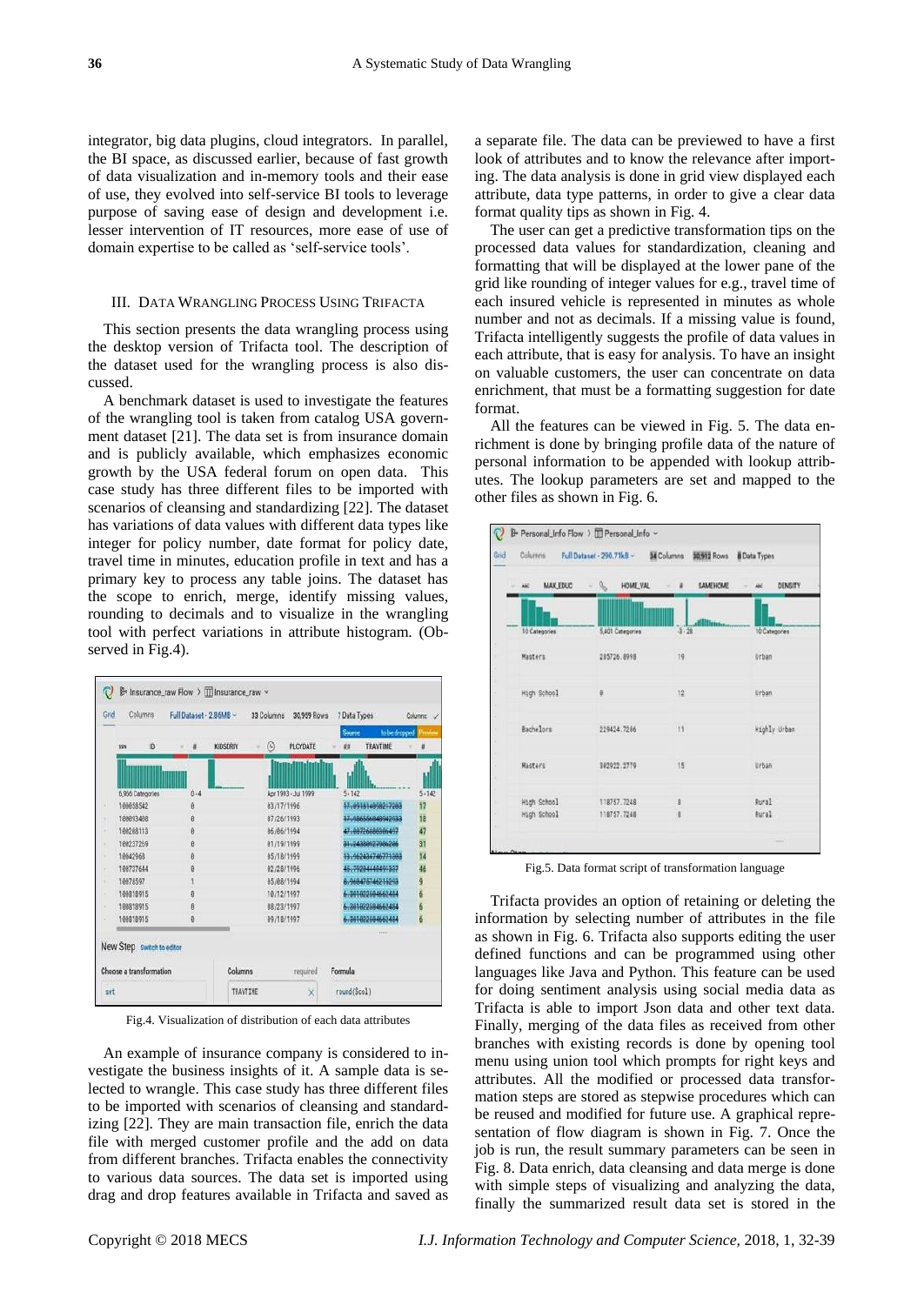native format of data visualization tool like tableau or QlikView or in csv and Json format.

|   | Match columns ~<br>Add datasets  |               |                     |                | 2 DATASETS TO UNION       |                 |   |                           |                           |  |  |
|---|----------------------------------|---------------|---------------------|----------------|---------------------------|-----------------|---|---------------------------|---------------------------|--|--|
|   |                                  |               | <b>Union Output</b> |                | new data                  |                 |   | Personal Info<br>$\times$ |                           |  |  |
|   | 30 Columns in Union              |               |                     |                | 30 of 30 Columns in Union |                 |   |                           | 30 of 34 Columns in Union |  |  |
|   | 0                                | 334           | ID.                 | $\overline{2}$ |                           | ID              |   | 10%                       | ID.                       |  |  |
|   | $\circledcirc$                   |               | <b>KIDSDRIV</b>     | $\overline{2}$ |                           | <b>KIDSDRIV</b> |   |                           | KIDSDRIV                  |  |  |
|   | ø                                | o             | PLCYDATE            | $\overline{2}$ | ⊙                         | PLCYDATE        |   | $\circledcirc$            | <b>PLCYDATE</b>           |  |  |
|   | $\circ$                          | E.F           | <b>TRAVTIME</b>     | $\overline{2}$ | it is                     | <b>TRAVTIME</b> |   | 8.8                       | <b>TRAVTIME</b>           |  |  |
| × | Ø                                |               | POLICYNO            | $\overline{2}$ |                           | <b>POLICYNO</b> | 田 | ×                         | <b>POLICYNO</b>           |  |  |
|   | $^{\circ}$                       |               | <b>BLUEBOOK</b>     | $\overline{2}$ |                           | <b>BLUEBOOK</b> |   | ı                         | <b>BLUEBOOK</b>           |  |  |
|   | $^{\circ}$                       | o             | <b>INITDATE</b>     | $\hat{z}$      | $\odot$                   | <b>INITOATE</b> |   | $\circledcirc$            | <b>INITDATE</b>           |  |  |
|   | $\odot$                          |               | <b>RETAINED</b>     | $\overline{2}$ |                           | <b>RETAINED</b> |   | $\blacksquare$            | <b>RETAINED</b>           |  |  |
|   | 4 Dropped columns<br>Include all |               |                     |                | No Dropped columns        |                 |   | 4 Dropped columns         |                           |  |  |
|   | ø                                | $\rightarrow$ | <b>TRAVTIME1</b>    | ï              |                           |                 |   | 788                       | <b>TRAVTIME1</b>          |  |  |
|   | Θ                                | se:           | <b>CAR USE</b>      |                |                           |                 |   | uc                        | <b>CAR USE</b>            |  |  |
|   | $^{\circ}$                       | O             | BIRTH               |                |                           |                 |   | $\odot$                   | BIRTH                     |  |  |

Fig.6. Display of Lookup attributes

Thus, it is found that the wrangler tool allows human machine interactive transformation of real world data. It enables business analysts to iteratively explore predictive transformation scripts with the help of highly trained learning algorithms. Its inefficient to wrangle data with Excel which limits the data volume. The wrangling tools come with seamless cloud deployment, big data and with scalable capabilities with wide variety of data source connectivity which has evolved from preliminary version displayed in Fig. 9 [19].



Fig.7. Graphical representation of flow diagram

The future of Data science leverages data sources reserved for data scientists which are now made available for business analysis, interactive exploration, predictive transformation, intelligent execution, collaborative data governance are the drivers of the future to build advanced analytics framework with prescriptive analytics to beat the race of analytical agility. The future insights of the data science need a scalable, faster and transparent processes. The [16] (2017 Q1) report cites that the future data preparation tools must evolve urgently to identify customer insights and must be a self-service tool equipped with machine learning approaches and move towards independence from technology management.



Fig.8. Results summary



Fig.9. Preliminary version of wrangler tool

### IV. CONCLUSION

It is concluded that data processing is a process of more sophisticated. The future "wrangling" tools should be aggressive in high throughput and reduction in time to carry out wrangling tasks in achieving the goal of making data more accessible and informative and ready to explore and mine business insights. The data wrangling solutions are exploratory in nature in arriving at analytics initiative. The key element in encouraging technology is to develop strategy to skill enablement of considerable number of business users, analysts and to create large corpus of data on machine learning models. The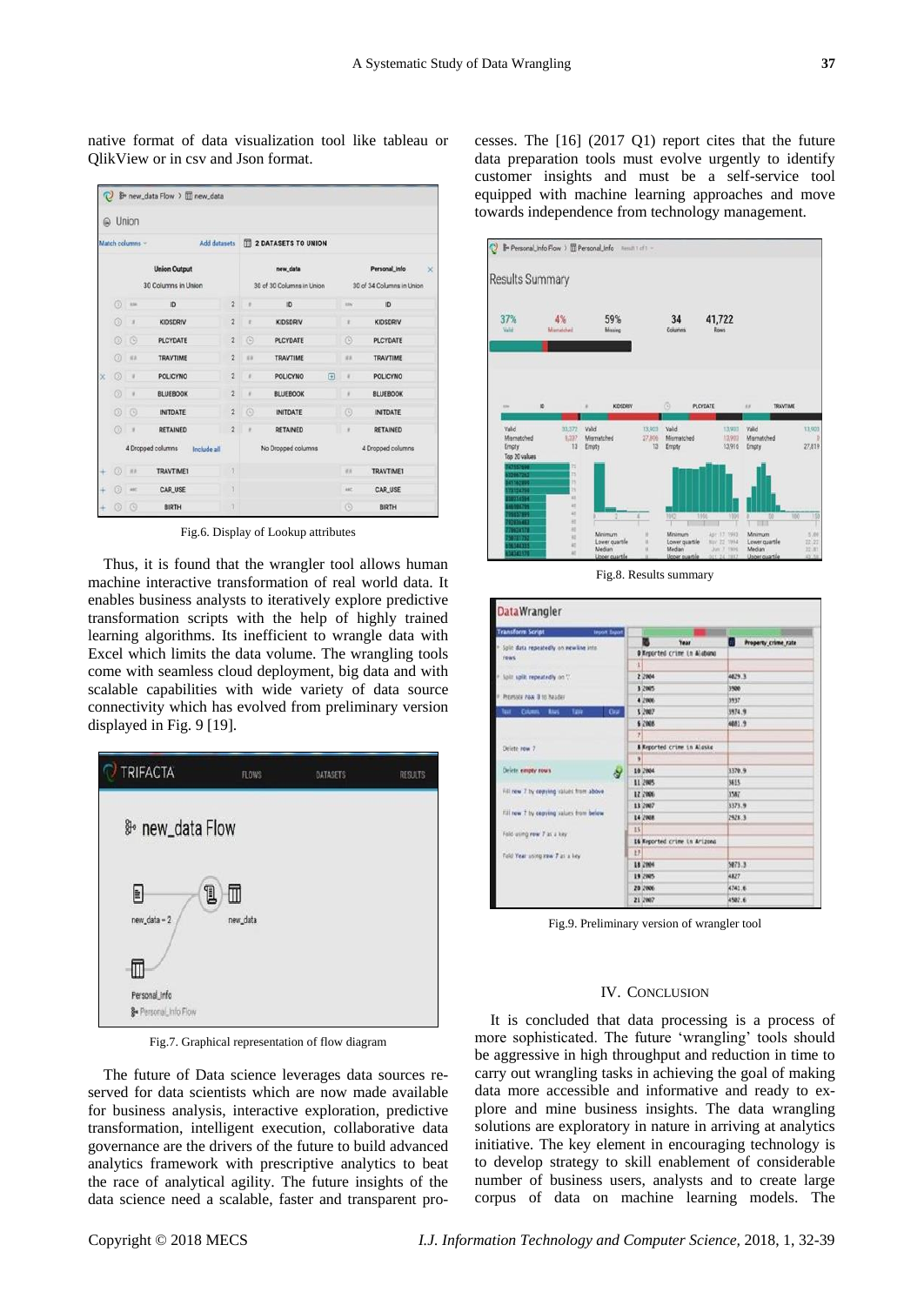technology revolves around to design and support data integration, quality, governance, collaboration and enrichment [23]. The paper emphasizes on the usage of Trifacta tool for data warehouse process, which is one of its unique kind. It is understood that the data preparation, data visualization, validation, standardization, data enrichment, data integration encompasses a data wrangling process.

#### **REFERENCES**

- [1] Cline Don, Yueh Simon and Chapman Bruce, Stankov Boba, Al Gasiewski, and Masters Dallas, Elder Kelly, Richard Kelly, Painter Thomas H., Miller Steve, Katzberg Steve, Mahrt Larry, (2009), NASA Cold Land Processes Experiment (CLPX 2002/03): Airborne Remote Sensing.
- [2] S. K. S and M. S. S, "A New Dynamic Data Cleaning Technique for Improving Incomplete Dataset Consistency," Int. J. Inf. Technol. Comput. Sci., vol. 9, no. 9, pp. 60–68, 2017.
- [3] A. Fatima, N. Nazir, and M. G. Khan, "Data Cleaning In Data Warehouse: A Survey of Data Pre-processing Techniques and Tools," Int. J. Inf. Technol. Comput. Sci., vol. 9, no. 3, pp. 50–61, 2017.
- [4] Stodder. David (2016), WP 219 EN, TDWI Best practices report: Improving data preparation for business analytics Q3 2016. © 2016 by TDWI, a division of 1105 Media, Inc, [Accessed on: May 3rd, 2017].
- [5] Richard Wray, "Internet data heads for 500bn gigabytes | Business the Guardian," www.theguardian.com. [Online] Available:https://www.theguardian.com/business/2009/may/18/d

igital-content-expansion. [Accessed: 24-Oct-2017].

- [6] Aslett Matt Research analyst Trifacta of 451 Research and Davis Will head of marketing, Trifacta, "Trifacta maintains data preparation" [July ,7, 2017], [Online] Available: https://451research.com [Accessed on: 01 August 2017].
- [7] Kandel Sean, Paepcke Andreas, Hellersteiny Joseph and Heer Jeffrey (2011), Wrangler: Interactive Visual Specification of Data Transformation Scripts, ACM Human Factors in Computing Systems (CHI) ACM 978-1-4503- 0267-8/11/05.
- [8] Chaudhuri. S and Dayal. U (1997), An overview of data warehousing and OLAP technology. In SIGMOD Record.
- [9] S. Kandel et al., "Research directions in data wrangling: Visualizations and transformations for usable and credible data," Inf. Vis., vol. 10, no. 4, pp. 271–288, 2011.
- [10] Chen W, Kifer.M, and Warren D.S, (1993), "HiLog: A foundation for higher-order logic programming". In Journal of Logic Programming, volume 15, pages 187-230.
- [11] Raman Vijayshankar and Hellerstein Joseph M, frshankar, (2001) "Potter's Wheel: An Interactive Data Cleaning System", Proceedings of the 27th VLDB Conference.
- [12] Norman D.A, (2013), Text book on "The Design of Everyday Things, Basic Books", [Accessed on:12 April 2017].
- [13] Carey Lucy, "Self-Service Data Governance & Preparation on Hadoop", www.jaxenter.com. [Online] (May 29, 2014) Available: https://jaxenter.com/trifacta-ceo-theevolution-of-data-transformation-and-its-impact-on-thebottom-line-107826.html [Accessed on01 April 2017].
- [14] Google code online publication (n.d), www.code.google.com. [Online] Available: https://code.google.com/archive/p/google-refine https://github.com/OpenRefine/OpenRefine [Accessed on; 28 March 2017].
- [15] Data wrangling platform (2017) publication, www.trifacta.com. [Online] Available: https://www.trifacta.com/products/architecture//, [Accessed on: 01 May 2017].
- [16] Little Cinny, The Forrester Wave™: Data Preparation Tools, Q1 2017 "The Seven Providers That Matter Most and How They Stack Up", [Accessed On:March 13, 2017]
- [17] Parsons Mark A, Brodzik Mary J, Rutter Nick J. (2004), "Data management for the Cold Land Processes Experiment: improving hydrological science HYDROLOGICAL PROCESSES" Hydrol. Process. 18, 3637-3653.
- [18] T. Furche, G. Gottlob, L. Libkin, G. Orsi, and N. W. Paton, "Data Wrangling for Big Data: Challenges and Opportunities," EDBT, pp. 473–478, 2016.
- [19] Kandel Sean, Paepcke Andreas, Hellersteiny Joseph and Heer Jeffrey (2011), published Image on Papers tab,<br>www.vis.stanford.edu. [Online] Available: www.vis.stanford.edu. http://vis.stanford.edu/papers/wrangler%20paper [Accessed on: 25 May 2017].
- [20] Ahuja.S, Roth.M, Gangadharaiah R, Schwarz.P and Bastidas.R, (2016), "Using Machine Learning to Accelerate Data Wrangling", IEEE 16th International Conference on Data Mining Workshops (ICDMW), 2016, Barcelona, Spain, pp. 343-349.doi:10.1109/ICDMW.2016.0055.
- [21] "Data catalog" Insurance dataset, [Online]www.data.gov. Available: https://catalog.data.gov/dataset. [Accessed: 24- Oct-2017].
- [22] Piringer Florian Endel Harald, florian. (2015), Data Wrangling: Making data useful again, IFAC-PapersOnLine 48-1 (2015) 111-112.
- [23] V. kumar, Tan Pang Ning, Steinbach micheal, Introduction to Data Mining. Dorling Kindersley (India) Pvt. Ltd: Pearson education publisher, 2012.

# **Authors' Profiles**



**Malini M. Patil** is presently working as Associate Professor in the Department of Information Science and Engineering at J.S.S. Academy of Technical Education, Bangalore, Karnataka, INDIA. She received her Ph.D. degree from Bharathiar University in the year 2015.

Her research interests are big data analytics, bioinformatics, cloud computing, image processing. She has published more than 20 research papers in many reputed international journals. Published article, Malini M patil, Prof P K Srimani, "Performance analysis of Hoeffding trees in data streams by using massive online analysis framework", 2015, vol 12, International Journal of Data Mining, Modelling and Management (IJDMMM),7,4pg293-313,Inderscience Publishers. Malini M Patil, and Srimani P K, "Mining Data streams with concept drift in massive online analysis frame work", WSES Transactions on computers, 2016/3, Volume 15 Pages 133-142.

Dr. M Patil is a member of IEEE, Institution of Engineers (India), Indian Society for Technical Education, Computer Society of India. She is guiding four students. She has attended and presented papers in many international conferences in India and Abroad. She is a recipient of distinguished woman in Science Award for the year 2017 from Venus International Foundation. Contact email[: drmalinimpatil@gmail.com](mailto:drmalinimpatil@gmail.com)